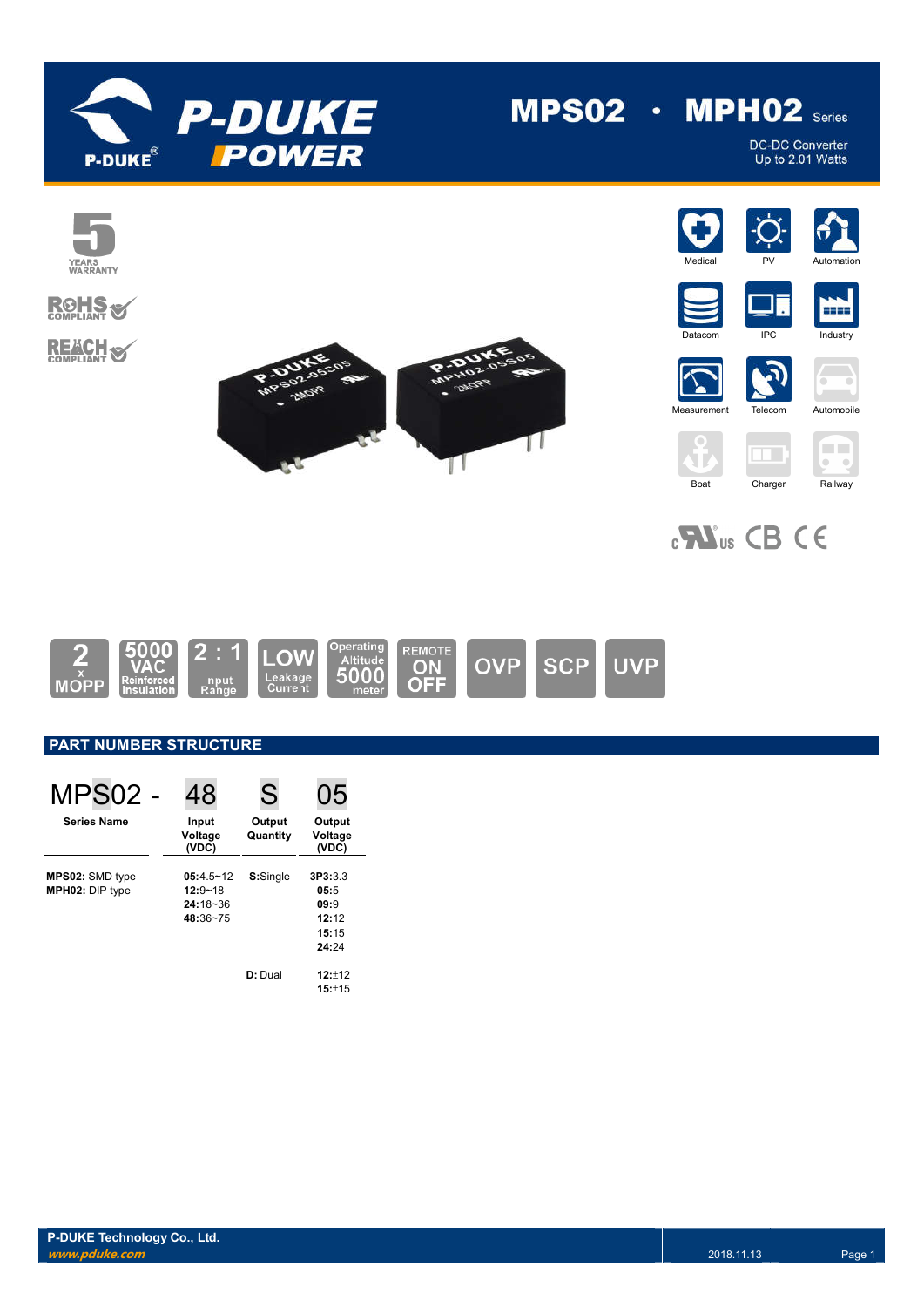

## **TECHNICAL SPECIFICATION** All specifications are typical at nominal input, full load and 25℃ unless otherwise noted

| Model<br><b>Number</b> | Input Range   | <b>Output Voltage</b> | <b>Output Current</b><br>@Full Load | <b>Input Current</b><br>@ No Load | Efficiency | Maximum<br><b>Capacitor Load</b> |
|------------------------|---------------|-----------------------|-------------------------------------|-----------------------------------|------------|----------------------------------|
|                        | <b>VDC</b>    | <b>VDC</b>            | mA                                  | mA                                | $\%$       | $\mu$ F                          |
| MPS(H)02-05S3P3        | $4.5 \sim 12$ | 3.3                   | 600                                 | 60                                | 75         | 1000                             |
| MPS(H)02-05S05         | $4.5 \sim 12$ | 5                     | 400                                 | 60                                | 78         | 1000                             |
| MPS(H)02-05S09         | $4.5 \sim 12$ | 9                     | 222                                 | 60                                | 78         | 430                              |
| MPS(H)02-05S12         | $4.5 \sim 12$ | 12                    | 167                                 | 70                                | 82         | 220                              |
| MPS(H)02-05S15         | $4.5 \sim 12$ | 15                    | 134                                 | 80                                | 82         | 170                              |
| MPS(H)02-05S24         | $4.5 \sim 12$ | 24                    | 83                                  | 80                                | 82         | 100                              |
| MPS(H)02-05D12         | $4.5 \sim 12$ | ±12                   | ±83                                 | 80                                | 82         | ±170                             |
| MPS(H)02-05D15         | $4.5 \sim 12$ | ±15                   | ±67                                 | 90                                | 80         | ±100                             |
| MPS(H)02-12S3P3        | $9 - 18$      | 3.3                   | 600                                 | 30                                | 76         | 1000                             |
| MPS(H)02-12S05         | $9 - 18$      | 5                     | 400                                 | 40                                | 78         | 1000                             |
| MPS(H)02-12S09         | $9 - 18$      | 9                     | 222                                 | 40                                | 79         | 430                              |
| MPS(H)02-12S12         | $9 - 18$      | 12                    | 167                                 | 40                                | 82         | 220                              |
| MPS(H)02-12S15         | $9 - 18$      | 15                    | 134                                 | 45                                | 82         | 170                              |
| MPS(H)02-12S24         | $9 - 18$      | 24                    | 83                                  | 45                                | 81         | 100                              |
| MPS(H)02-12D12         | $9 - 18$      | ±12                   | ±83                                 | 45                                | 81         | ±170                             |
| MPS(H)02-12D15         | $9 - 18$      | ±15                   | ±67                                 | 45                                | 81         | ±100                             |
| MPS(H)02-24S3P3        | $18 - 36$     | 3.3                   | 600                                 | 20                                | 76         | 1000                             |
| MPS(H)02-24S05         | $18 - 36$     | 5                     | 400                                 | 20                                | 79         | 1000                             |
| MPS(H)02-24S09         | $18 - 36$     | 9                     | 222                                 | 25                                | 80         | 430                              |
| MPS(H)02-24S12         | $18 - 36$     | 12                    | 167                                 | 25                                | 81         | 220                              |
| MPS(H)02-24S15         | $18 - 36$     | 15                    | 134                                 | 25                                | 81         | 170                              |
| MPS(H)02-24S24         | $18 - 36$     | 24                    | 83                                  | 25                                | 81         | 100                              |
| MPS(H)02-24D12         | $18 - 36$     | ±12                   | ±83                                 | 25                                | 81         | ±170                             |
| MPS(H)02-24D15         | $18 - 36$     | ±15                   | ±67                                 | 25                                | 81         | ±100                             |
| MPS(H)02-48S3P3        | $36 - 75$     | 3.3                   | 600                                 | 10                                | 76         | 1000                             |
| MPS(H)02-48S05         | $36 - 75$     | 5                     | 400                                 | 10                                | 78         | 1000                             |
| MPS(H)02-48S09         | $36 \sim 75$  | 9                     | 222                                 | 12                                | 79         | 430                              |
| MPS(H)02-48S12         | $36 - 75$     | 12                    | 167                                 | 12                                | 80         | 220                              |
| MPS(H)02-48S15         | $36 - 75$     | 15                    | 134                                 | 12                                | 82         | 170                              |
| MPS(H)02-48S24         | $36 - 75$     | 24                    | 83                                  | 12                                | 81         | 100                              |
| MPS(H)02-48D12         | $36 - 75$     | ±12                   | ±83                                 | 12                                | 81         | ±170                             |
| MPS(H)02-48D15         | $36 - 75$     | ±15                   | ±67                                 | 12                                | 81         | ±100                             |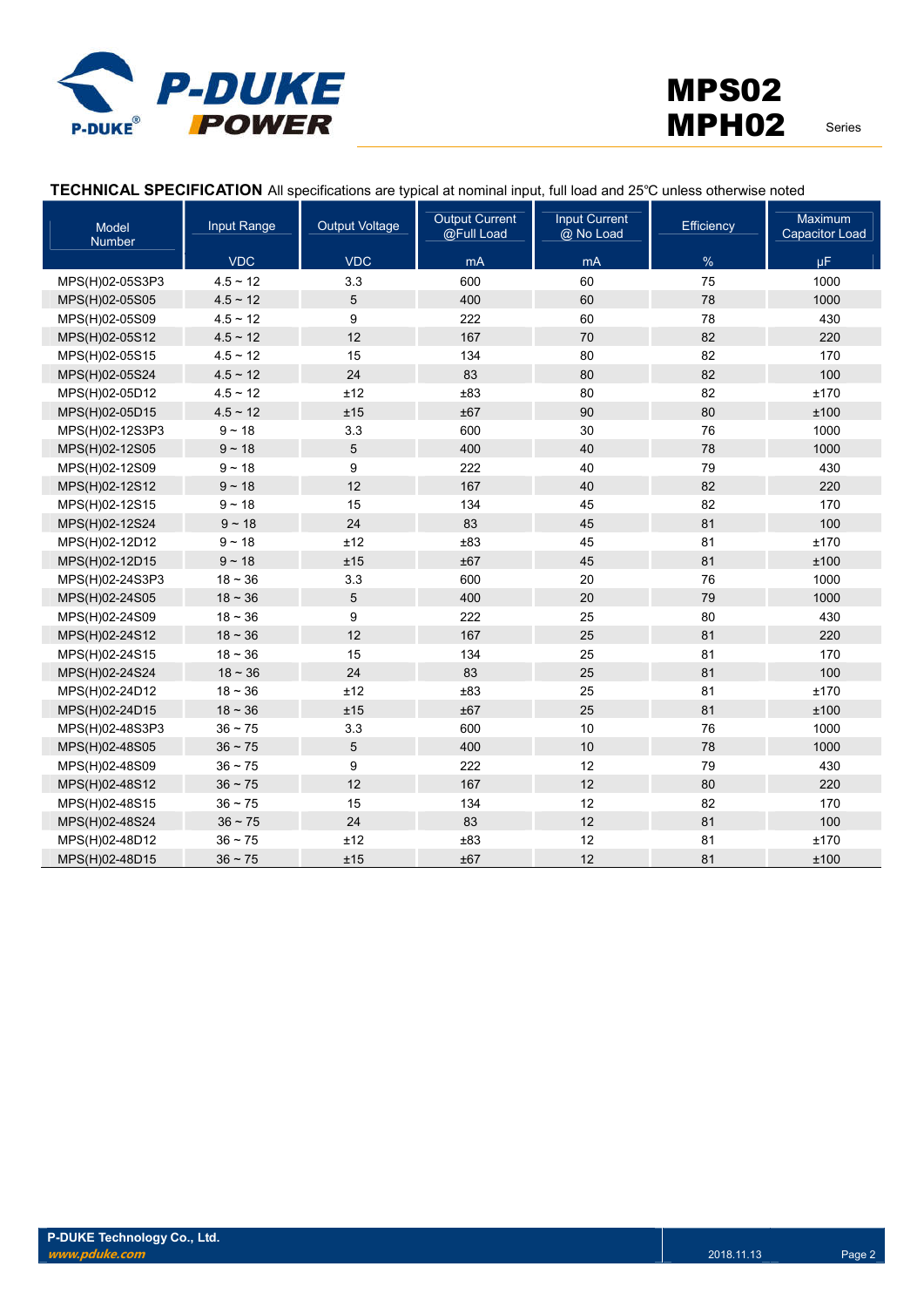

| <b>INPUT SPECIFICATIONS</b>   |                                                                                                 |                                                                                         |      |                        |                |             |
|-------------------------------|-------------------------------------------------------------------------------------------------|-----------------------------------------------------------------------------------------|------|------------------------|----------------|-------------|
| <b>Parameter</b>              | <b>Conditions</b>                                                                               |                                                                                         | Min. | Typ.                   | Max.           | <b>Unit</b> |
| Operating input voltage range |                                                                                                 | 5Vin(nom)                                                                               | 4.5  | 5                      | 12             |             |
|                               |                                                                                                 | 12Vin(nom)                                                                              | 9    | 12                     | 18             | <b>VDC</b>  |
|                               |                                                                                                 | 24Vin(nom)                                                                              | 18   | 24                     | 36             |             |
|                               |                                                                                                 | 48Vin(nom)                                                                              | 36   | 48                     | 75             |             |
| Start up voltage              |                                                                                                 | 5Vin(nom)                                                                               |      |                        | 4.5            |             |
|                               |                                                                                                 | 12Vin(nom)                                                                              |      |                        | 9              | <b>VDC</b>  |
|                               |                                                                                                 | 24Vin(nom)                                                                              |      |                        | 18             |             |
|                               |                                                                                                 | 48Vin(nom)                                                                              |      |                        | 36             |             |
| Shutdown voltage              |                                                                                                 | 5Vin(nom)                                                                               | 2    | 3                      | 4              |             |
|                               |                                                                                                 | 12Vin(nom)                                                                              | 6    | $\overline{7}$         | 8              | <b>VDC</b>  |
|                               |                                                                                                 | 24Vin(nom)                                                                              | 13   | 15                     | 17             |             |
|                               |                                                                                                 | 48Vin(nom)                                                                              | 29   | 32                     | 35             |             |
| Start up time                 | Constant resistive load                                                                         | Power up                                                                                |      | 10                     | 20             | ms          |
|                               |                                                                                                 | Remote ON/OFF                                                                           |      |                        |                |             |
| Input surge voltage           | 1 second, max.                                                                                  | 5Vin(nom)                                                                               |      |                        | 15             |             |
|                               |                                                                                                 | 12Vin(nom)                                                                              |      |                        | 25             | <b>VDC</b>  |
|                               |                                                                                                 | 24Vin(nom)                                                                              |      |                        | 50             |             |
|                               |                                                                                                 | 48Vin(nom)                                                                              |      |                        | 100            |             |
| Input filter                  |                                                                                                 |                                                                                         |      |                        | Capacitor type |             |
| Remote ON/OFF                 | Referred to -Vin pin and Ctrl pin                                                               | DC-DC ON                                                                                |      | Open or high impedance |                | mA          |
|                               | applied current                                                                                 | DC-DC OFF                                                                               | 2.0  | 3.0                    | 4.0            |             |
|                               |                                                                                                 | Remote off input current                                                                |      | 2.5                    |                | mA          |
|                               | $+V$ in<br>1 $k\Omega$ $\pi$<br>Ctrl<br>-ww-<br>3mA<br>DC/DC<br>CURRENT (f)<br>SOURCE<br>$-Vin$ | $+V$ in<br>$1k\Omega$<br>Ctrl<br>-ww-<br>3mA<br>DC/DC<br>CURRENT(f)<br>SOURCE<br>$-Vin$ |      |                        |                |             |

| <b>OUTPUT SPECIFICATIONS</b>     |                                    |         |         |      |                                 |            |
|----------------------------------|------------------------------------|---------|---------|------|---------------------------------|------------|
| <b>Parameter</b>                 | <b>Conditions</b>                  |         | Min.    | Typ. | Max.                            | Unit       |
| Voltage accuracy                 |                                    |         | $-1.0$  |      | $+1.0$                          | $\%$       |
| Line regulation                  | Low Line to High Line at Full Load |         | $-0.2$  |      | $+0.2$                          | %          |
| Load regulation                  | No Load to Full Load               | Single  | $-1.0$  |      | $+1.0$                          | $\%$       |
|                                  |                                    | Dual    | $-1.0$  |      | $+1.0$                          |            |
|                                  | 10% Load to 90% Load               | Single  | $-0.5$  |      | $+0.5$                          | %          |
|                                  |                                    | Dual    | $-0.8$  |      | $+0.8$                          |            |
| Cross regulation                 | Asymmetrical load 25%/100% FL      | Dual    | $-5.0$  |      | $+5.0$                          | $\%$       |
| Ripple and noise                 | Measured by 20MHz bandwidth        |         |         | 50   |                                 | mVp-p      |
| Temperature coefficient          |                                    |         | $-0.02$ |      | $+0.02$                         | $\%$ /°C   |
| Transient response recovery time | 25% load step change               |         |         | 500  |                                 | μs         |
| Over voltage protection          |                                    | 3.3Vout | 4.0     |      | 6.5                             |            |
|                                  |                                    | 5Vout   | 6.0     |      | 8.0                             |            |
|                                  |                                    | 9Vout   | 10.0    |      | 14.0                            | <b>VDC</b> |
|                                  |                                    | 12Vout  | 13.0    |      | 19.0                            |            |
|                                  |                                    | 15Vout  | 16.0    |      | 22.0                            |            |
|                                  |                                    | 24Vout  | 25.0    |      | 35.0                            |            |
| Short circuit protection         |                                    |         |         |      | Continuous, automatics recovery |            |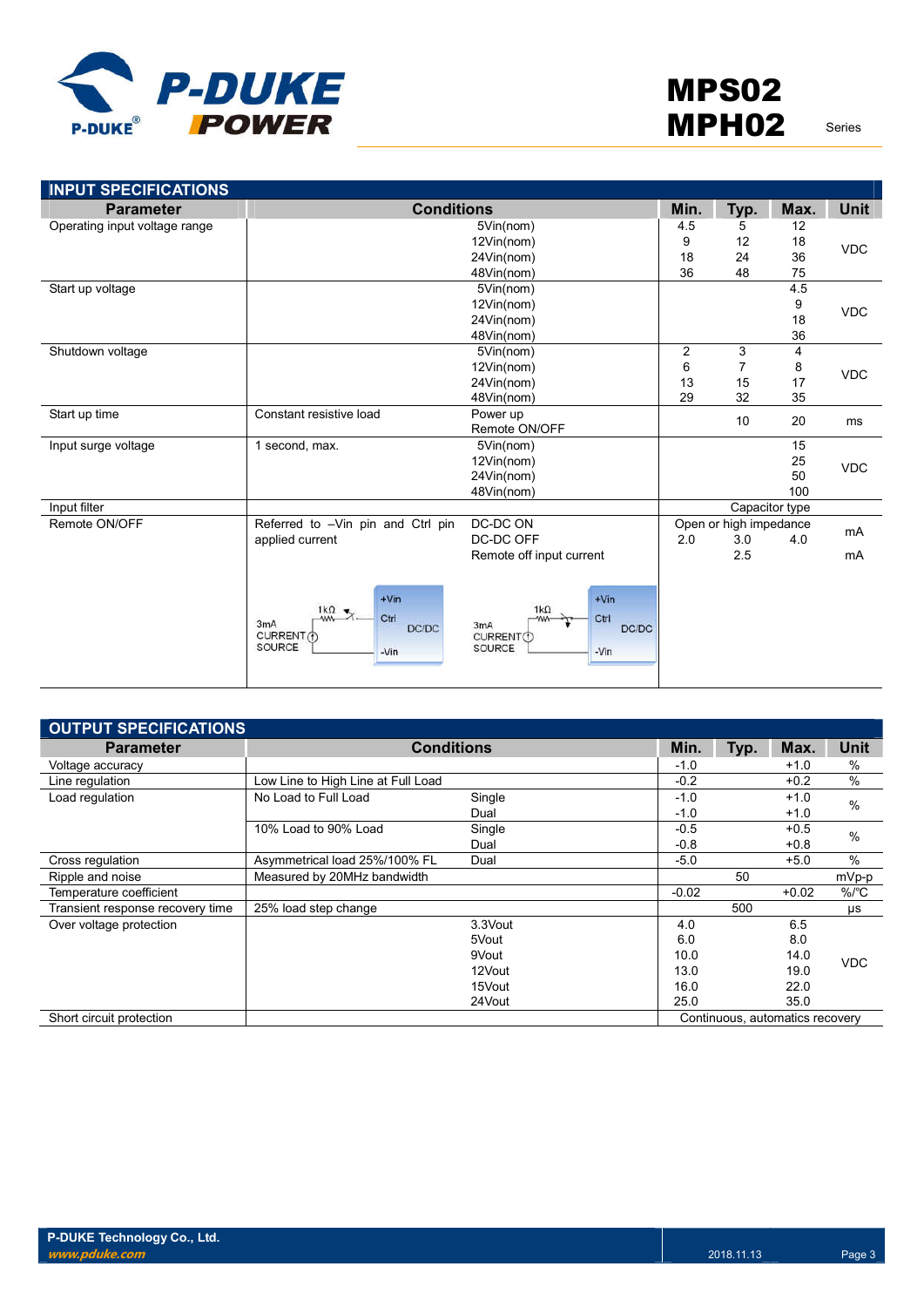

| <b>GENERAL SPECIFICATIONS</b> |                                                  |      |      |                              |                    |
|-------------------------------|--------------------------------------------------|------|------|------------------------------|--------------------|
| <b>Parameter</b>              | <b>Conditions</b>                                | Min. | Typ. | Max.                         | <b>Unit</b>        |
| Isolation voltage             | minute                                           | 5000 |      |                              | <b>VAC</b>         |
|                               | Reinforced insulation for 250VAC working voltage |      |      |                              |                    |
| Isolation capacitance         |                                                  |      | 16   | 20                           | pF                 |
| Leakage current               | 240VAC.60Hz                                      |      |      | 2                            | μA                 |
| Switching frequency           |                                                  | 100  |      |                              | kHz                |
| Clearance/Creepage            |                                                  | 8    |      |                              | mm                 |
| Safety approvals              | IEC/EN/ANSI/AAMI ES 60601-1                      |      |      | UL:E360199                   |                    |
|                               | IEC/EN/UL 60950-1, 62368-1                       |      |      | UL:E193009                   |                    |
|                               |                                                  |      |      | CB:UL(Demko)                 |                    |
| Case material                 |                                                  |      |      | Non-conductive black plastic |                    |
| Base material                 |                                                  |      |      | Non-conductive black plastic |                    |
| Potting material              |                                                  |      |      | Silicone (UL94 V-0)          |                    |
| Weight                        |                                                  |      |      |                              | 7.0q(0.24oz)       |
| MTBF                          | MIL-HDBK-217F, Full load                         |      |      |                              | 6.809 x $10^6$ hrs |

| <b>ENVIRONMENTAL SPECIFICATIONS</b> |                   |       |      |        |                |
|-------------------------------------|-------------------|-------|------|--------|----------------|
| <b>Parameter</b>                    | <b>Conditions</b> | Min.  | Typ. | Max.   | <b>Unit</b>    |
| Operating ambient temperature       | With derating     | -40   |      | $+105$ | °C             |
| Maximum case temperature            |                   |       |      | $+105$ | °C             |
| Storage temperature range           |                   | $-55$ |      | $+125$ | °C             |
| Operating altitude                  |                   |       |      | 5000   | m              |
| Thermal shock                       |                   |       |      |        | MIL-STD-810F   |
| Shock                               |                   |       |      |        | MIL-STD-810F   |
| Vibration                           |                   |       |      |        | MIL-STD-810F   |
| Relative humidity                   |                   |       |      |        | 5% to 95% RH   |
| Lead-free reflow solder process     | Only for SMD type |       |      |        | IPC J-STD-020E |
| Moisture sensitivity level(MSL)     | Only for SMD type |       |      |        | IPC J-STD-033C |
|                                     |                   |       |      |        | Level 2        |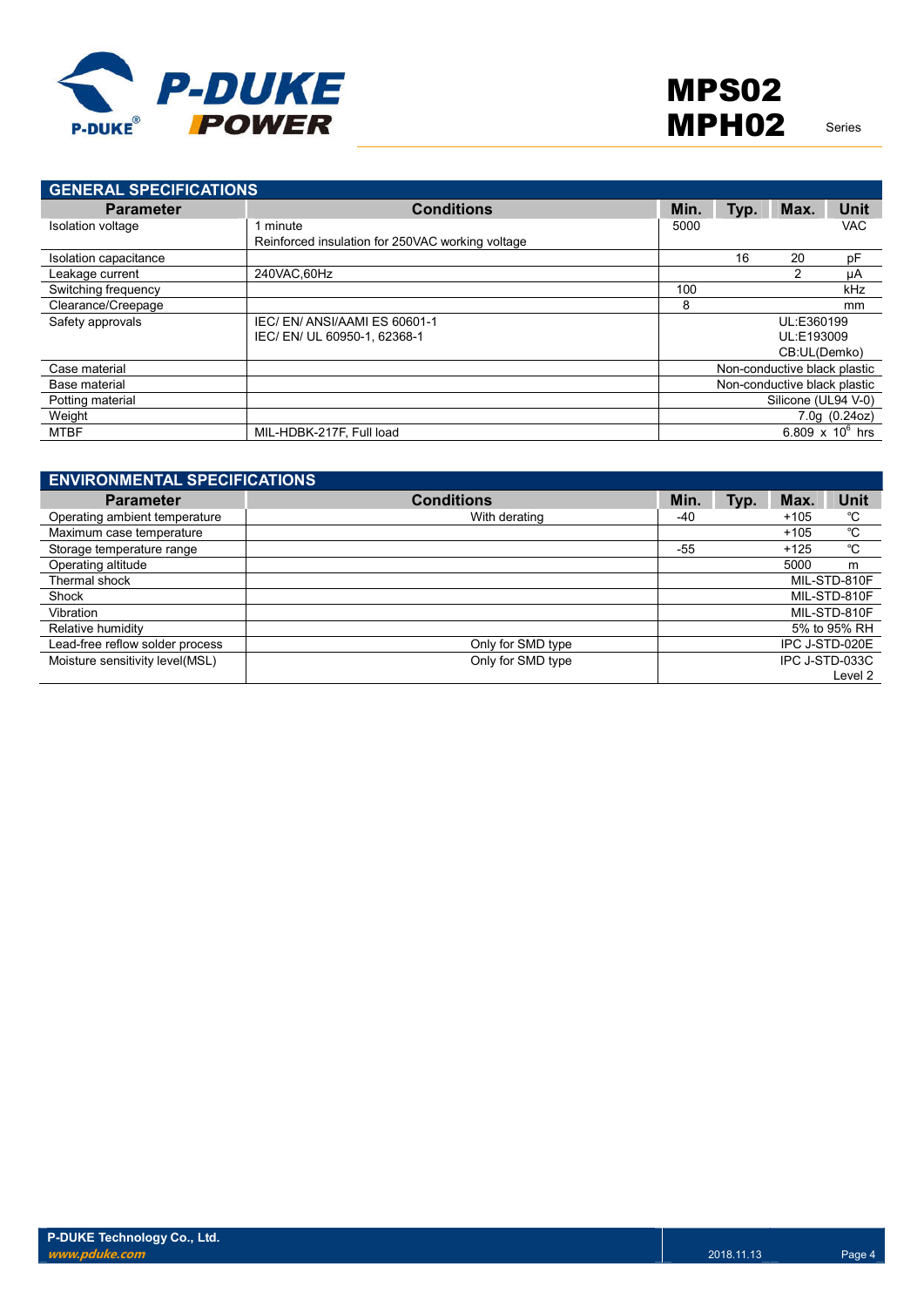

| <b>EMC SPECIFICATIONS</b>      |                                  |                                                                                                                                                          |                  |
|--------------------------------|----------------------------------|----------------------------------------------------------------------------------------------------------------------------------------------------------|------------------|
| <b>Parameter</b>               |                                  | <b>Conditions</b>                                                                                                                                        | Level            |
| <b>EMI</b>                     | EN55011, EN55032 and FCC Part 18 | With external components                                                                                                                                 | ClassA, ClassB   |
| <b>ESD</b>                     | EN61000-4-2                      | Air ± 15kV and Contact ± 8kV                                                                                                                             | Perf. Criteria A |
| Radiated immunity              | EN61000-4-3                      | 10 V/m                                                                                                                                                   | Perf. Criteria A |
| <b>Fast transient</b>          | EN61000-4-4                      | $±$ 2kV                                                                                                                                                  | Perf. Criteria A |
|                                | $MPS(H)02-05$                    | With an aluminum electrolytic capacitor<br>(Nippon chemi-con KY series, 1000µF/25V) and<br>a TVS(SMAJ18A, 18V, 400Watt peak pulse<br>power) in parallel. |                  |
|                                | $MPS(H)02-12$                    | With an external input filter capacitor                                                                                                                  |                  |
|                                | MPS(H)02-24000                   | (Nippon chemi-con KY series, 470 µF/50V)                                                                                                                 |                  |
|                                |                                  |                                                                                                                                                          |                  |
|                                | MPS(H)02-48000                   | With an external input filter capacitor                                                                                                                  |                  |
|                                |                                  | (Nippon chemi-con KY series, 220 µF/100V)                                                                                                                |                  |
| Surge                          | EN61000-4-5                      | $±$ 1 $kV$                                                                                                                                               | Perf. Criteria A |
|                                | $MPS(H)02-05$                    | With an aluminum electrolytic capacitor<br>(Nippon chemi-con KY series, 1000µF/25V) and<br>a TVS(SMAJ18A, 18V, 400Watt peak pulse<br>power) in parallel. |                  |
|                                | $MPS(H)02-12$                    | With an external input filter capacitor                                                                                                                  |                  |
|                                | $MPS(H)02-24$                    | (Nippon chemi-con KY series, 470 µF/50V)                                                                                                                 |                  |
|                                | MPS(H)02-48000                   | With an external input filter capacitor<br>(Nippon chemi-con KY series, 220 µF/100V)                                                                     |                  |
| Conducted immunity             | EN61000-4-6                      | 10 Vr.m.s                                                                                                                                                | Perf. Criteria A |
| Power frequency magnetic field | EN61000-4-8                      | 100A/m continuous; 1000A/m 1 second                                                                                                                      | Perf. Criteria A |

**CAUTION:** This power module is not internally fused. An input line fuse must always be used.

## **CHARACTERISTIC CURVE**





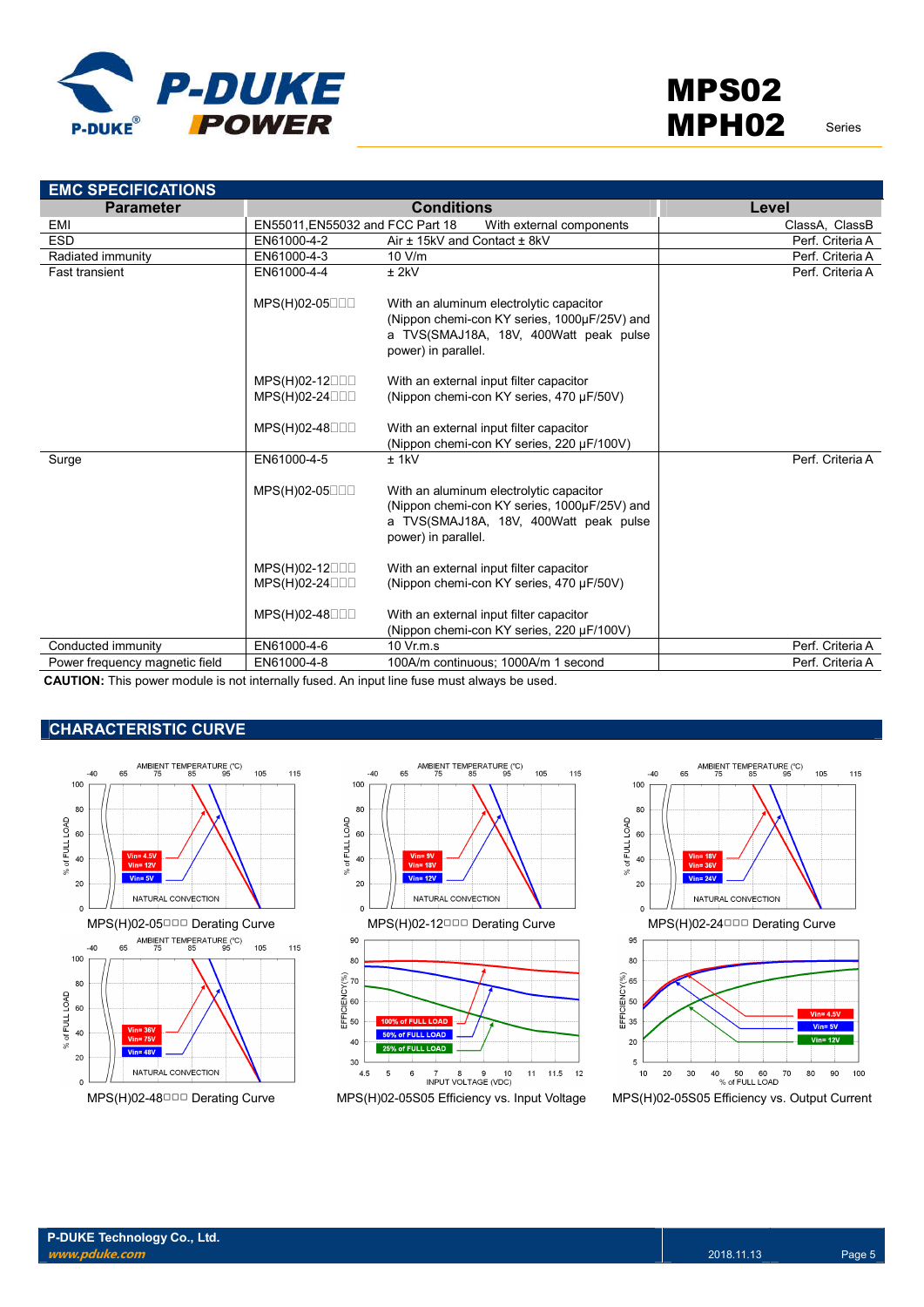

**FUSE CONSIDERATION**

This power module is not internally fused. An input line fuse must always be used.

This encapsulated power module can be used in a wide variety of applications, ranging from simple stand-alone operation to an integrated part of sophisticated power architecture.

To maximum flexibility, internal fusing is not included; however, to achieve maximum safety and system protection, always use an input line fuse. The input line fuse suggest as below:

| <b>Modules</b>                                        | <b>Fuse Rating</b><br>(A) | <b>Fuse Type</b> |
|-------------------------------------------------------|---------------------------|------------------|
| $MPS(H)02-05S$ DD · MPS $(H)02-05D$ DD                |                           | Slow-Blow        |
| $MPS(H)02-12S \Box \Box \cdot MPS(H)02-12D \Box \Box$ | 0.5                       | Slow-Blow        |
| $MPS(H)02-24S \Box \Box \cdot MPS(H)02-24D \Box \Box$ | 0.315                     | Slow-Blow        |
| MPS(H)02-48SOD · MPS(H)02-48DOD                       | 0.16                      | Slow-Blow        |

The table based on the information provided in this data sheet on inrush energy and maximum DC input current at low Vin.

## **MECHANICAL DRAWING**

**MPH02**



## **PIN CONNECTION**

| PIN           | <b>SINGLE</b> | <b>DUAL</b> |
|---------------|---------------|-------------|
|               | -Vin          | -Vin        |
| $\mathcal{P}$ | Ctrl          | Ctrl        |
|               | <b>NC</b>     | <b>NC</b>   |
|               |               |             |
| 8             | <b>NC</b>     | Common      |
| 9             | +Vout         | +Vout       |
| 10            | -Vout         | -Vout       |

1. All dimensions in inch [mm]

2. Tolerance :x.xx±0.02 [x.x±0.5]

x.xxx±0.010 [x.xx±0.25]

3. Pin dimension tolerance ±0.004[0.10]

#### **MPS02**